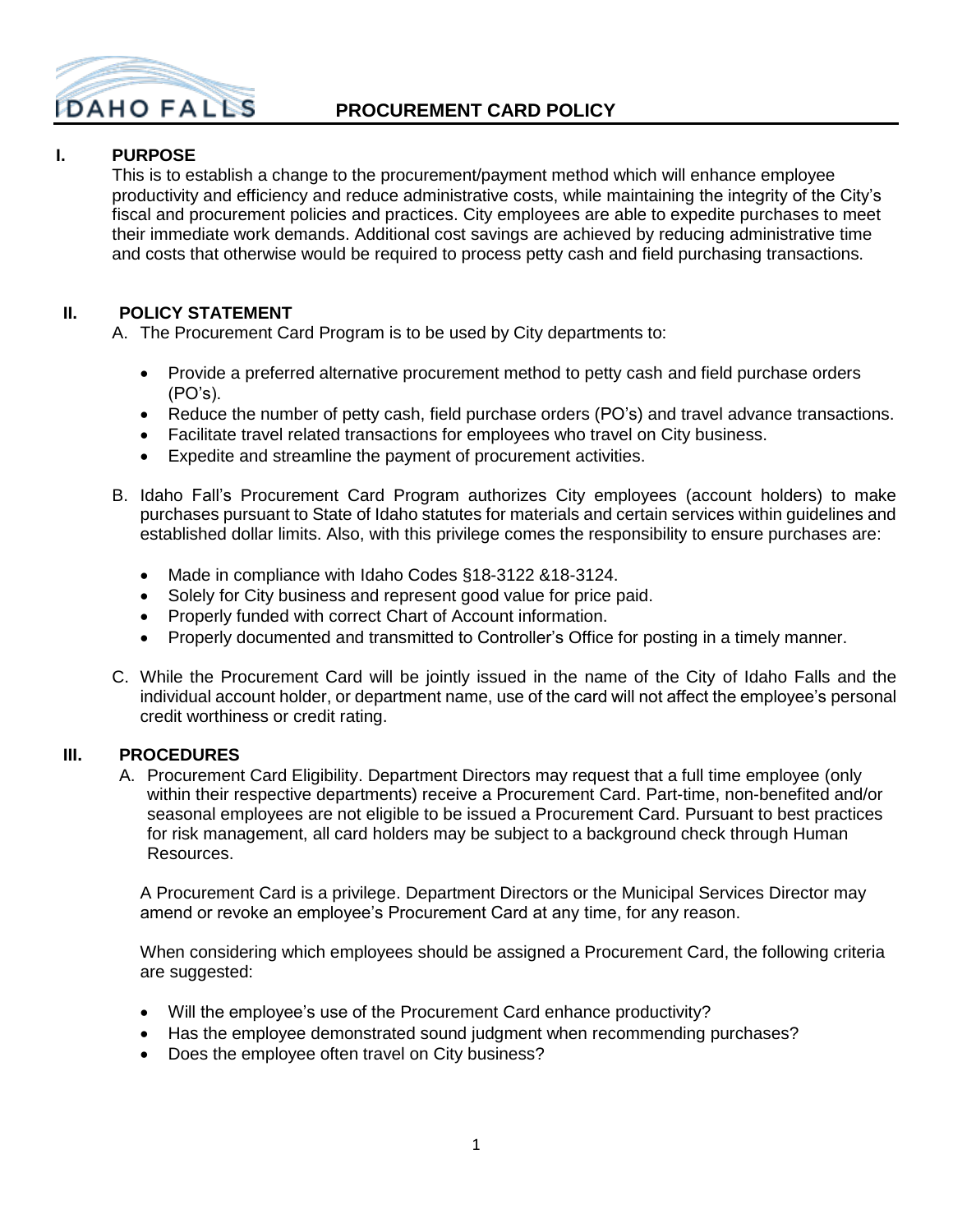

B. Account Holder Transaction Purchase Limits. The Controller's Office will establish standard categories with transactional and monthly limits based on common needs of users.

The per transaction limit will be established by the Controller's Office based on business need.

Contract use and individual transaction overrides of transaction limits or Merchant Category Code (MCC) restrictions may be granted by the Controller's Office to meet a specific and appropriate business need.

Procurement Card purchases are not to be split to make purchases which exceed the authorized "per transaction" or maximum monthly limits.

C. Acceptable Procurement Card Uses

Procurement Cards may be used for purchases and/or authorized travel related expenses as outlined below and which do not exceed the established dollar limits. Account holders are encouraged to conduct research for the most economical price and include Idaho Falls merchants whenever possible. Acceptable purchases include:

- Materials and services not covered by City contracts or agreements managed by Purchasing.
- Contract purchases of material/services if Procurement Card payment is established/approved by the Purchasing division.
- Food or beverage for City-sponsored functions (IRS regulations apply).
- Equipment parts and repairs not covered by City contracts or agreements managed by Purchasing.
- Training and seminars
- Fuel for travel outside of Southeast Idaho.
- City-related travel reservations and expenses such as airfare, hotel accommodations and rental car reservations and expenses, meals and other pre-approved travel expenses.

#### D. Travel Use of Procurement Card

All travel expenses shall be in compliance with the City Travel Policy, including but not limited to allowable accounts for meals and incidentals. Employees who use a Procurement Card for travel expenses are not eligible to request a travel advance. Travelers may not "double-dip" by receiving a per diem and using their Procurement Card for meals.

Employees who use a Procurement Card for travel related expenses must be careful to charge only expenses related directly to the traveling City employee and City business. If the traveler anticipates expenses for traveling companions who are not City employees, or for non-business (such as in-room movies, laundry services, personal telephone calls, non-business car rental or extra hotel days), these expenses must be separately charged to a personal account and should not appear on the Procurement Card statement.

If a group of City employees are traveling together and wish to combine travel expenses onto one card, the card limits cannot be exceeded and the Travel Expense Request form must be processed as a group.

E. Prohibited Procurement Card Uses Procurement Cards are not to be used for the following: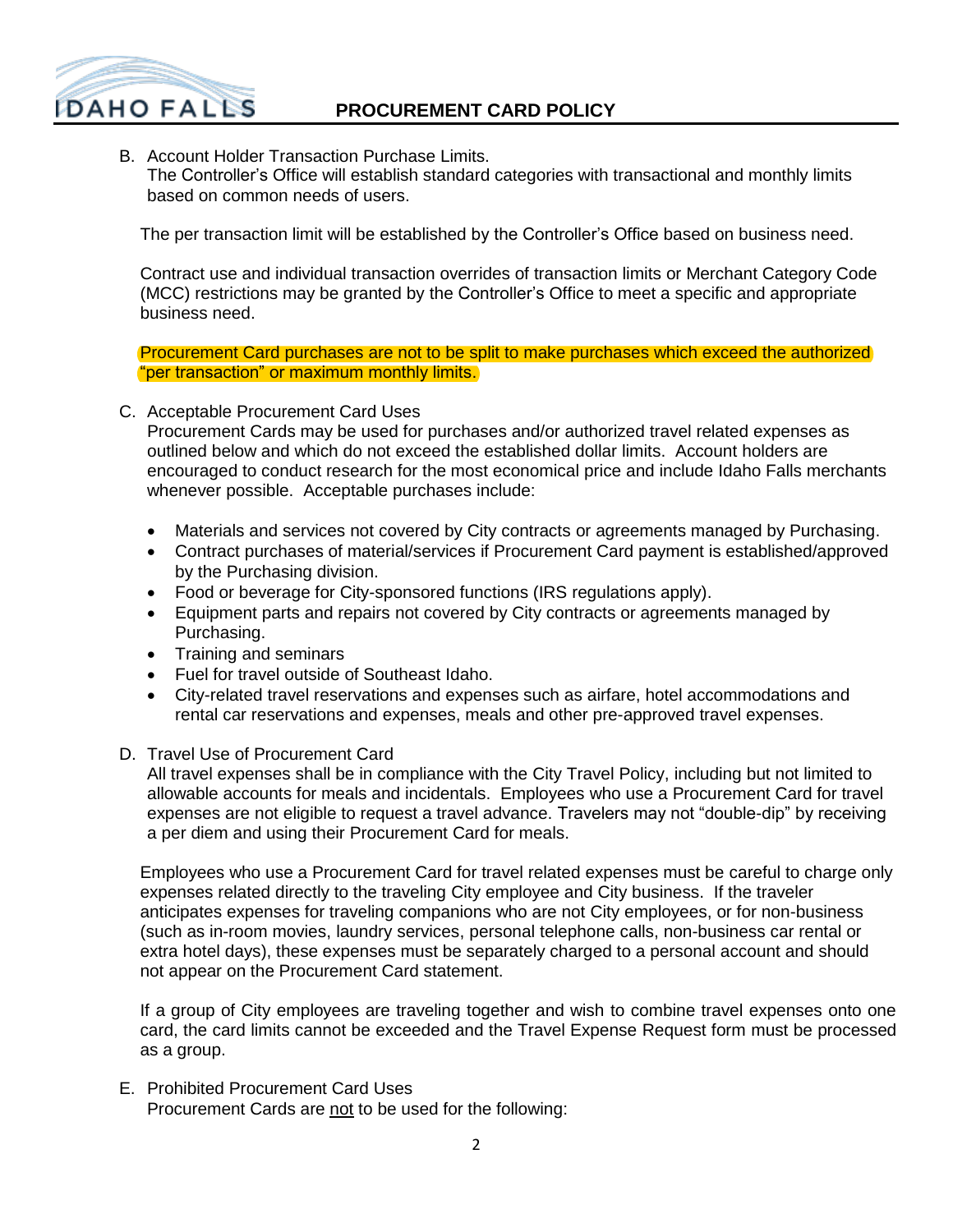

## **PROCUREMENT CARD POLICY**

- Purchases that do not comply with State of Idaho Statutes and City Procurement policy
- Personal purchases.
- Cash advances.
- Non-City purposes.
- Alcohol, or tobacco, non-prescription drugs, or similar products.
- Purchase of items or services available on an established City contract or agreements unless established/authorized by purchasing division.
- Products available from materials and supplies available from Building Maintenance, or another City Department.
- Products or services which require the purchase approval of another department.

Procurement Cards may not be shared. The only person entitled to use the card is the person whose name appears on the face of the card.

F. Loss of Procurement Card Privileges

Failure to comply with the requirements of the Procurement Card guidelines may result in cancellation of Procurement Card privileges and/or disciplinary action, up to and including termination. Some examples of situations that may result in cancellations are:

- Use of Procurement Card for prohibited uses by this policy or the law.
- Multiple charges to the same vendor for quantity or amount that indicates deliberate misuse (like loaning of the card to another employee).
- Repeated lack of required documentation.
- Repeated incidents of the monthly expense documentation being received by Controller's Office after the due date.
- Repeated errors in the monthly expense documentation.

Any account holder's employment superior may retrieve the Procurement Card from the employee at any time, for any reason. The card is to be promptly forwarded to the Municipal Services Director, accompanied by a memo from the manager requesting the card be suspended or cancelled.

Separating employees shall return their Procurement Card to their supervisor before leaving, along with any outstanding purchase receipts. It is the supervisor's responsibility to retrieve the Procurement Card from retiring, resigning or terminated employees and send it to the Municipal Services Director prior to the employee's final working day of employment. Upon notification to Municipal Services Director the Controller's Office will deactivate the procurement card.

- G. Department Responsibility for Obligations Department Directors are responsible for the purchases made by their staff members.
- H. Account Holder Responsibility
	- Sign the Procurement Card User Agreement form annually.
	- Safeguard their Procurement Card
	- Use the Procurement Card only for authorized transactions.
	- Report any discrepancies in a timely manner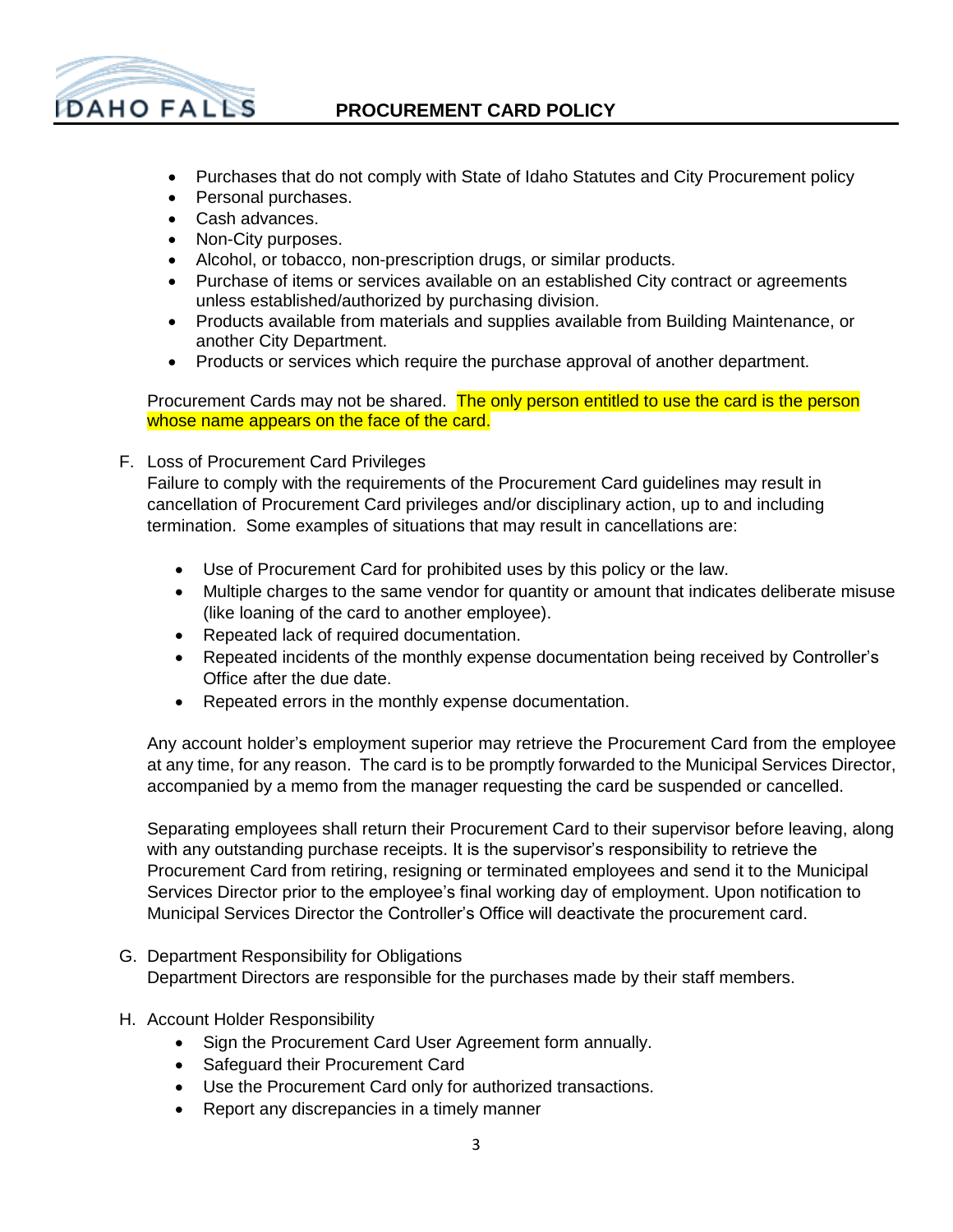

# **PROCUREMENT CARD POLICY**

- Reconcile account in a timely manner as outlined in the policy.
- $\bullet$  Submit receipts and invoices within 7 days of the 25<sup>th</sup> of each month.
- Immediately report a lost or stolen card or any fraudulent use to the Controller's Office.
- I. Supervisor Responsibilities
	- Approve account holder purchases within City and department policies
	- Ensure Account holder conforms to established Procurement Card usage guidelines and policies.
	- Audit details of account holders receipts to ensure purchases are appropriate and for City use while complying with other City policies.
	- Review and approve account holder's account reconciliation in the system for timely submission to Controller's Office.
- J. Department Director Responsibilities
	- Authorize use of procurement card.
	- Review and approve application for new account holders for their department.
	- Resolve any issues related to inappropriate use of their department staff's use of the Procurement Card.
	- Review card usage of staff members, as necessary.
- K. Controller's Office Responsibilities
	- Sets the transaction and credit line limit of each Account holder.
	- Review and process approved Procurement Card expense reports and monthly procurement card transaction activity.
	- Point of contact for any on-site transaction issues or emergencies.
	- Notify account holder and/or immediate supervisor of any expense reports that have missing receipts, discrepancies, signatures, or incomplete/unclear documentation.
	- Report repeated incidents of delays or errors to the Municipal Services Director.
	- Audit account holder's monthly statements to ensure compliance with established policies for use of the Procurement Card.
	- Prepare a monthly and annual report detailing the status of the program, its effectiveness and any recommendations for improvements.
- L. Municipal Services Director Responsibilities
	- Review and approve applications for new account holders requested by Department Directors in compliance with established policies, procedures and best interest of the City.
	- Modify or revoke account holder privileges based on but not limited to, documented incidents of abuse, repeated late processing of statement/payment, disciplinary action, permanent or temporary changes in employment status or upon request by the account holders Department Director, and/or Controller's Office.
	- Address reoccurring inappropriate use of Procurement Card or any program problems.
	- Establish detailed program guidelines and procedures consistent with this policy and monitor controls.
	- Present reports detailing the status of the program, its effectiveness and any recommendations for improvements.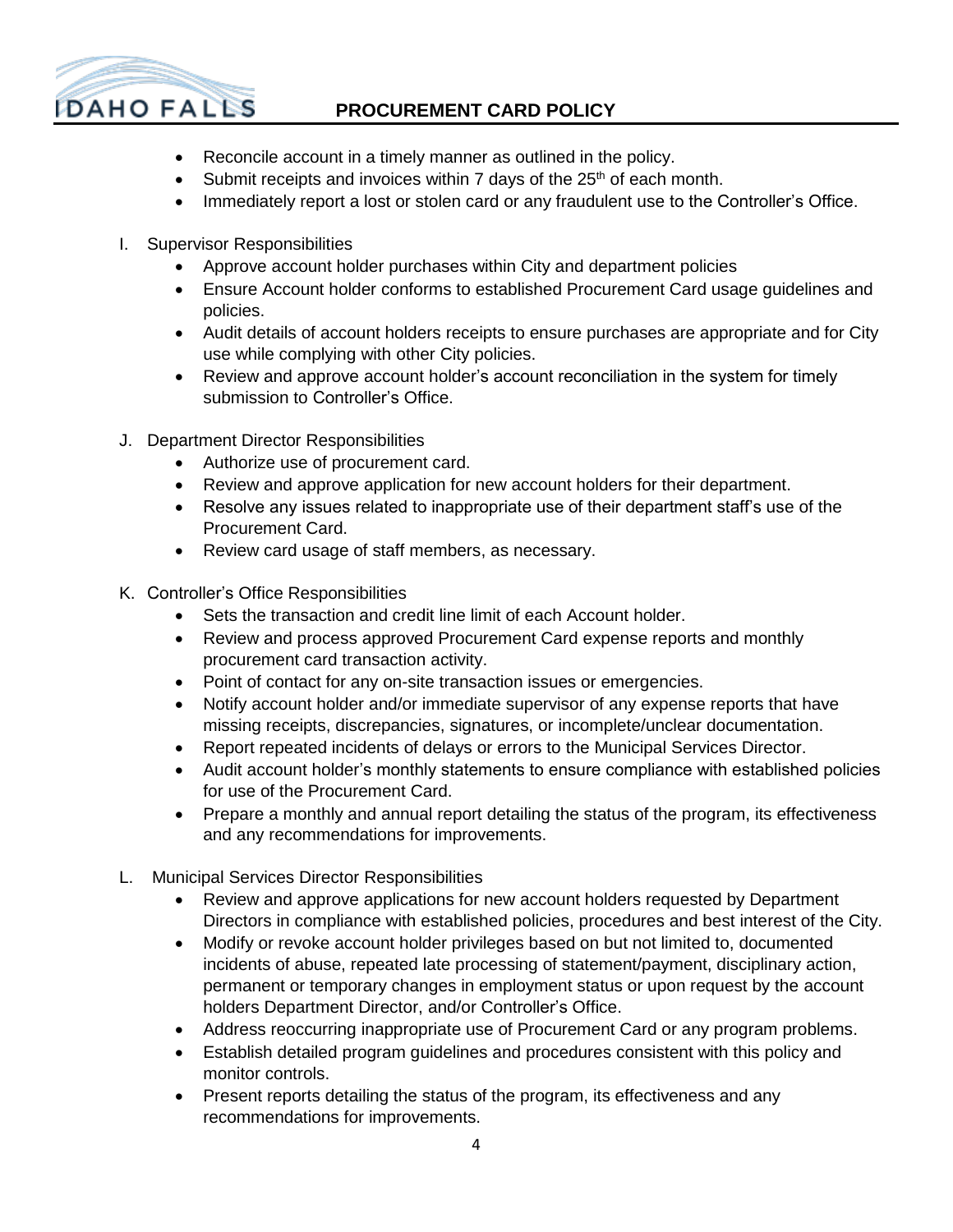

## **IV. OBTAINING A PROCUREMENT CARD**

The City employee who wishes to obtain a Procurement Card (and his/her supervisor) shall review this Procurement card program, User Agreement and will submit a Procurement Card Application (available through the Controller's Office).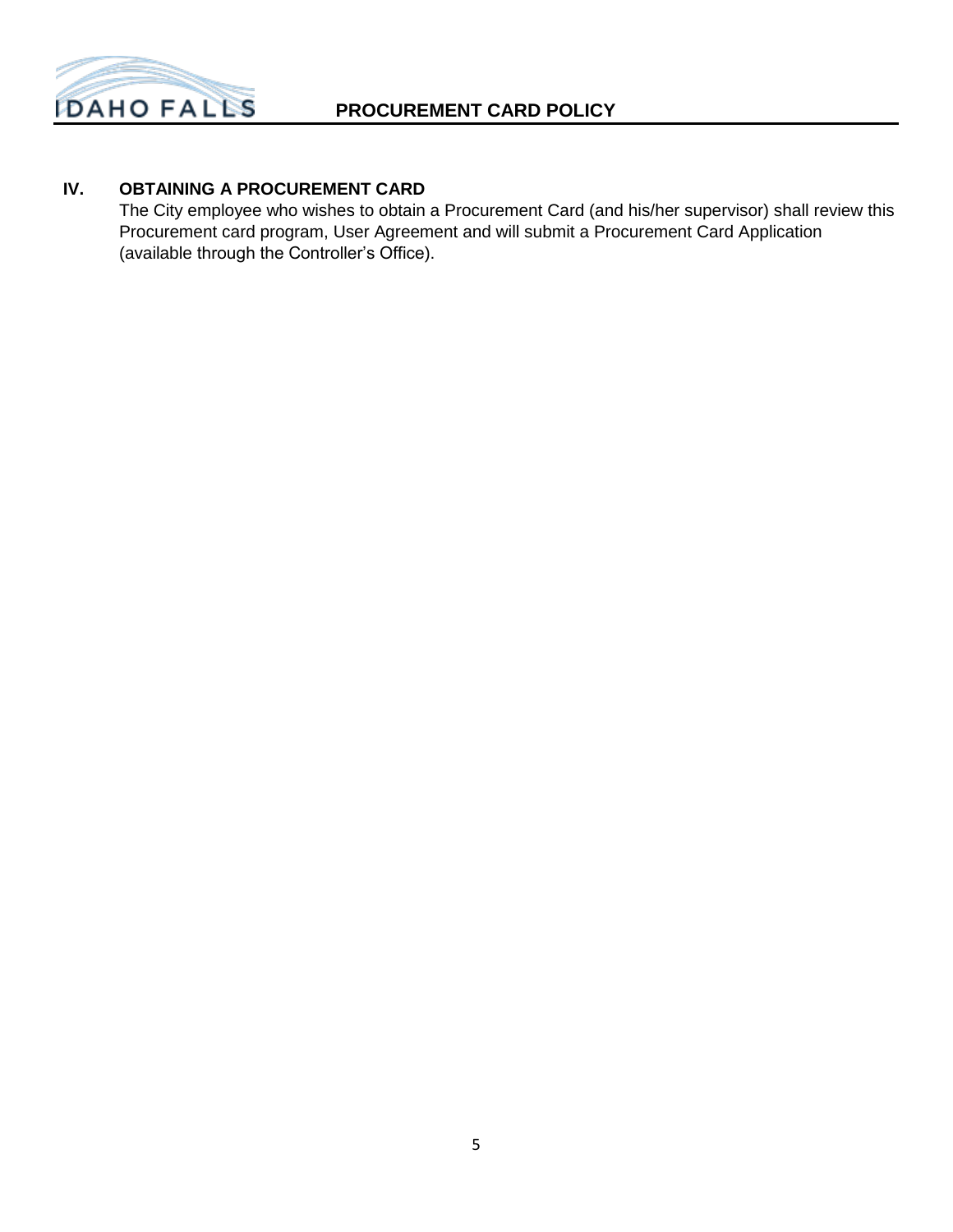# **Section 18-3122 – Idaho State Legislature**

**legislature.idaho.gov**[/statutesrules/idstat/Title18/T18CH31/SECT18-3122/](https://legislature.idaho.gov/statutesrules/idstat/Title18/T18CH31/SECT18-3122/)



**Idaho Statutes**

TITLE 18 CRIMES AND PUNISHMENTS CHAPTER 31

FALSE PRETENSES, CHEATS AND MISREPRESENTATIONS

18-3122. Definitions. The following words and phrases used in this chapter mean:

(1) "Authorized credit card merchant" means a person or organization who is authorized by an issuer to furnish money, goods, services or anything of value upon presentation of a financial transaction card or a financial transaction card account number by a card holder, and to present valid credit card sales drafts to the issuer for payment.

(2) "Automated banking device" means any machine which, when properly activated by a financial transaction card and/or a personal identification code, may be used for any of the purposes for which a financial transaction card may be used.

(3) "Card holder" means any person or organization named on the face of a financial transaction card to whom, or

for whose benefit, a financial transaction card is issued by an issuer.

(4) "Credit card sales draft" means:

(a) Any sales slip, draft, voucher or other written or electronic record of a sale of goods, services or anything else of value made or purported to be made to or at the request of a card holder with a financial transaction card, financial transaction card account number or personal identification code; or

(b) Any evidence, however manifested, of any right or purported right to collect from a card holder funds due or purported to be due with respect to any sale or purported sale.

(5) "Expired financial transaction card" means any financial transaction card which is no longer valid because the terms agreed to have been cancelled or have elapsed.

(6) "Financial transaction card" or "FTC" means any instrument or device known as a credit card, credit plate, bank services card, banking card, check guarantee card, debit card, telephone credit card or by any other name issued by the issuer for the use of the card holder in obtaining money, goods, services, or anything else of value on credit, or in certifying or guaranteeing to a person or business the availability to the card holder of the funds on deposit that are equal to or greater than the amount necessary to honor a draft or check payable to the order of such a person or business; or any instrument or device used in providing the card holder access to a demand deposit account or a time deposit account for the purpose of making deposits of money or checks therein, or withdrawing funds in the form of money, money orders, or traveler's checks or other representative of value therefrom or transferring funds from any demand account or time deposit account to any credit card account in full or partial satisfaction of any outstanding balance existing therein.

(7) "Financial transaction card account number" means the account number assigned by an issuer to a financial transaction card to identify and account for transactions involving that financial transaction card.

(8) "Issuer" means a business organization or financial institution or its duly authorized agent which issues a financial transaction card.

(9) "Personal identification code" means any numerical and/or alphabetical code assigned to the card holder of a financial transaction card by the issuer to permit the authorized electronic use of that FTC.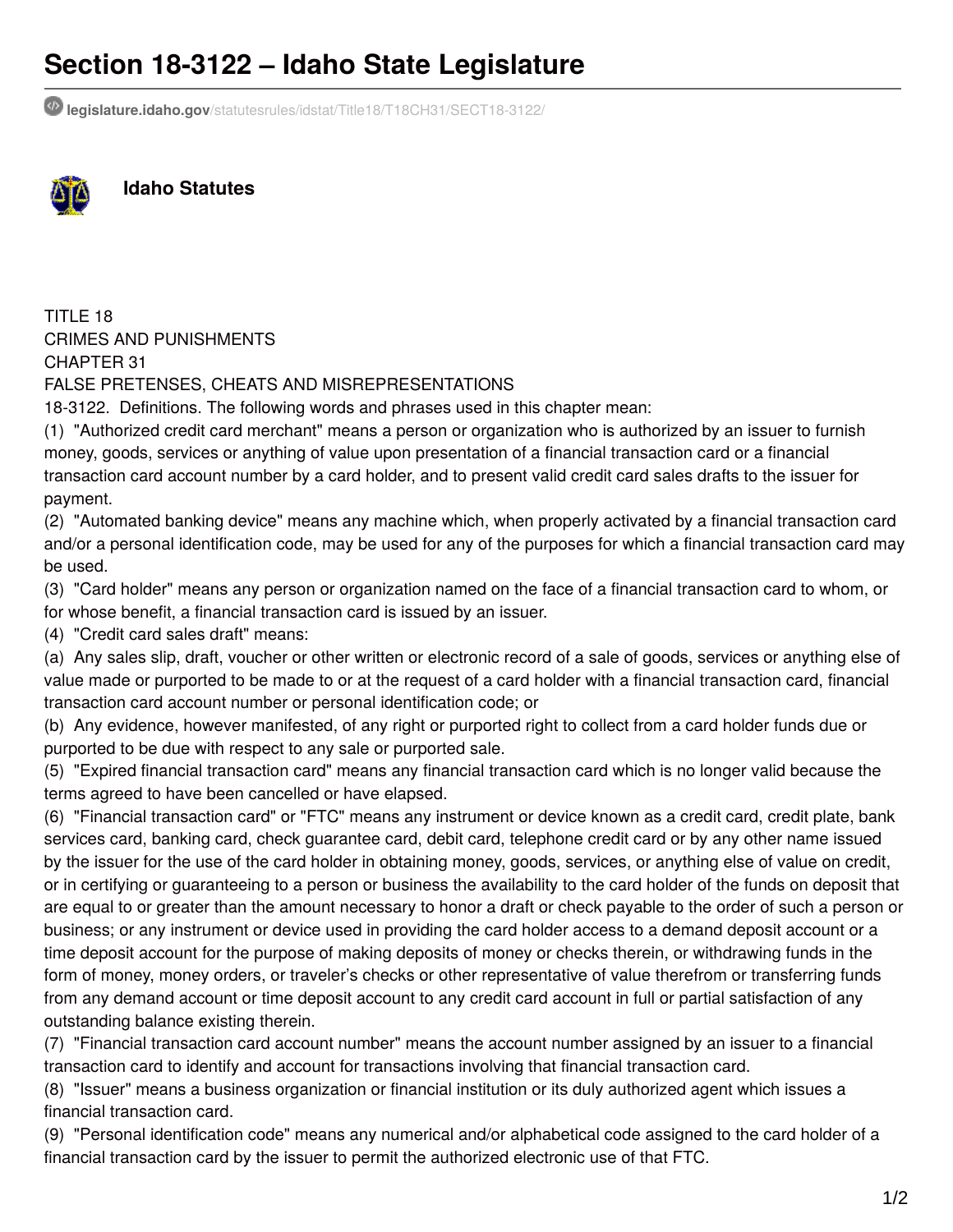(10) "Personal identifying information" means the name, address, telephone number, driver's license number, social security number, place of employment, employee identification number, mother's maiden name, checking account number, savings account number, financial transaction card number, or personal identification code of an individual person, or any other numbers or information which can be used to access a person's financial resources.

(11) "Revoked financial transaction card" means an FTC which is no longer valid because permission to use it has been suspended or terminated by the issuer with actual notice having been made upon the card holder. History:

[18-3122, added 1981, ch. 164, sec. 1, p. 288; am. 1991, ch. 331, sec. 1, p. 856; am. 1999, ch. 124, sec. 1, p. 361; am. 2007, ch. 33, sec. 1, p. 74.]

### How [current](https://legislature.idaho.gov/statutesrules/howcurrentisthislaw) is this law?

### **Search the Idaho Statutes and [Constitution](https://legislature.idaho.gov/search-results/)**

© 2017 Idaho State Legislature. | Maintained By: Isoweb@lso.idaho.gov Site [Disclaimer](https://legislature.idaho.gov/site-disclaimer)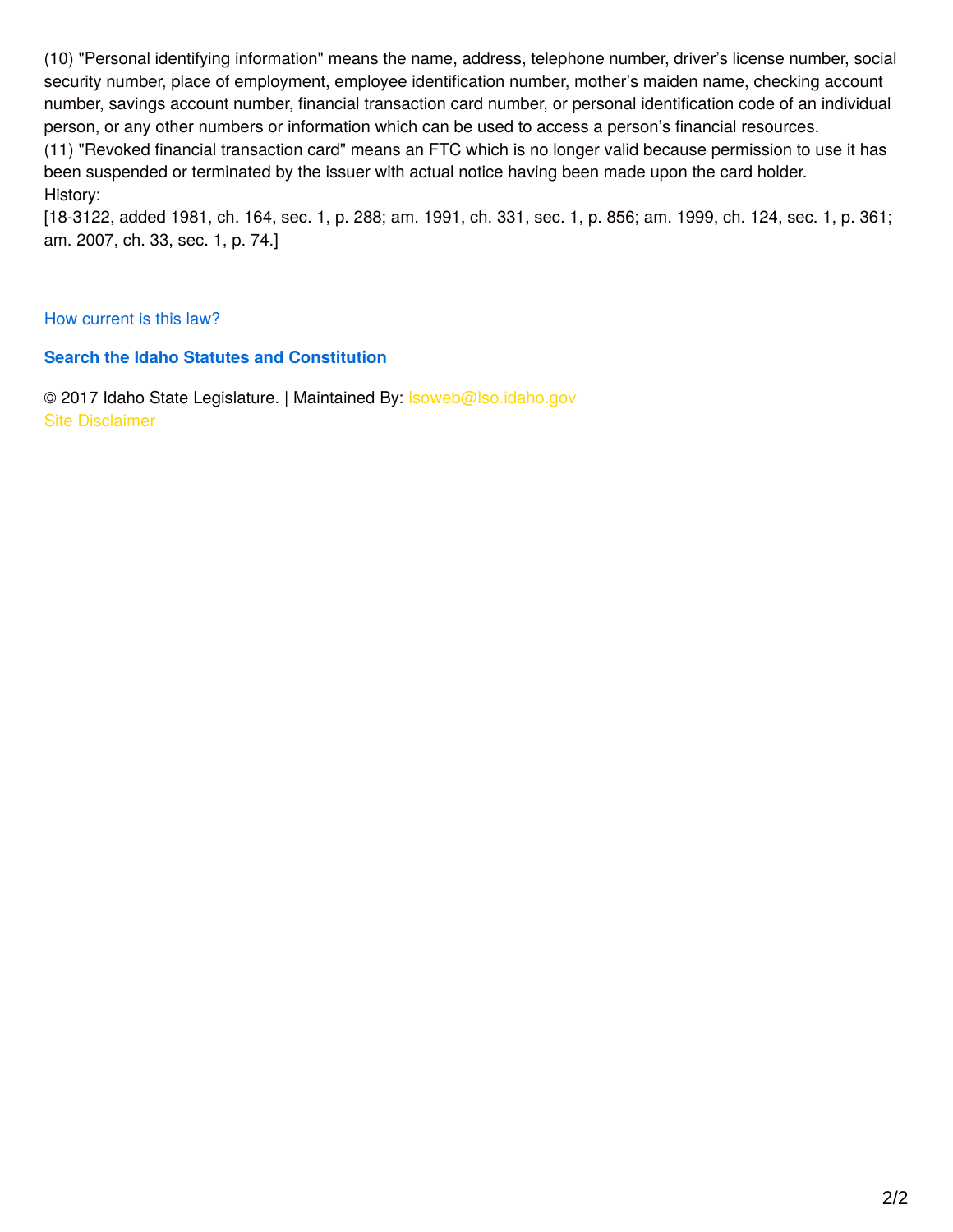# **Section 18-3124 – Idaho State Legislature**

**legislature.idaho.gov**[/statutesrules/idstat/Title18/T18CH31/SECT18-3124/](https://legislature.idaho.gov/statutesrules/idstat/Title18/T18CH31/SECT18-3124/)



**Idaho Statutes**

TITLE 18 CRIMES AND PUNISHMENTS CHAPTER 31

FALSE PRETENSES, CHEATS AND MISREPRESENTATIONS

18-3124. Fraudulent use of a financial transaction card or number. It is a violation of the provisions of this section for any person with the intent to defraud:

(1) To use an FTC or FTC number to knowingly and willfully exceed the actual balance of the demand deposit account or time deposit account;

(2) To use an FTC or FTC number to willfully exceed an authorized credit line in the amount of one thousand dollars (\$1,000) or more, or fifty percent (50%) of such authorized credit line, whichever is greater;

(3) To willfully deposit into his account or any other account by means of an automatic banking device, any false, forged, fictitious, altered or counterfeit check draft, money order, or any other such document;

(4) To knowingly sell or attempt to sell credit card sales drafts to an authorized credit card merchant or any other person or organization, for any consideration whether at a discount or otherwise, or present or cause to be presented to the issuer or an authorized credit card merchant, for payment or collection, any credit card sales draft, or purchase or attempt to purchase any credit card sales draft for presentation to the issuer or an authorized credit card merchant for payment or collection if:

(a) Such draft is counterfeit or fictitious;

(b) The purported sale evidenced by such credit card sales draft did not take place;

(c) The purported sale was not authorized by the card holder;

(d) The items or services purported to be sold as evidenced by such credit card sales draft are not delivered or rendered to the card holder or person intended to receive them; or

(e) If purportedly delivered or rendered, such goods or services are of materially lesser value or quality from that intended by the purchaser, or are materially different from goods or services represented by the seller or his agent to the purchaser, or have substantial discrepancies from goods or services impliedly represented by the purchase price when compared with the actual goods or services purportedly delivered or rendered.

(5) To knowingly keep or maintain in any manner carbon or other impressions or copies of credit card sales drafts, and to use such impressions or copies for the purpose of creating any fictitious or counterfeit credit sales draft, or to engage in any other activity prohibited in this section.

History:

[18-3124, added 1981, ch. 164, sec. 3, p. 289; am. 1991, ch. 331, sec. 3, p. 857; am. 1999, ch. 124, sec. 2, p. 363; am. 2002, ch. 72, sec. 1, p. 158; am. 2007, ch. 33, sec. 2, p. 76.]

How [current](https://legislature.idaho.gov/statutesrules/howcurrentisthislaw) is this law?

**Search the Idaho Statutes and [Constitution](https://legislature.idaho.gov/search-results/)**